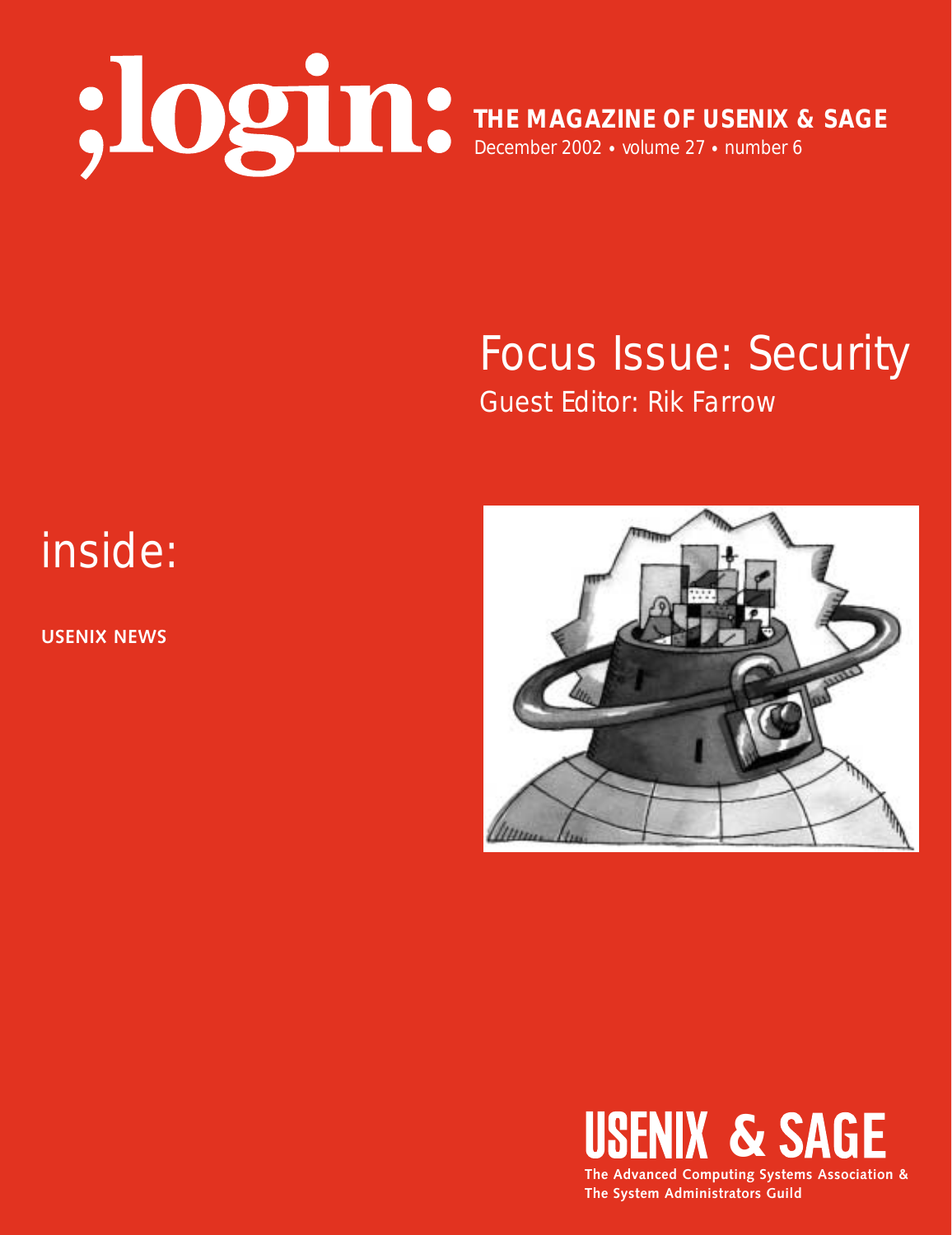#### USENIX MEMBER BENEFITS As a member of the USENIX Association, you receive the following benefits:

FREE SUBSCRIPTION TO *;login:*, the Association's magazine, published six times a year, featuring technical articles, system administration articles, tips and techniques, practical columns on security, Tcl, Perl, Java, and operating systems, book and software reviews, summaries of sessions at USENIX conferences, and reports on various standards activities.

ACCESS TO *;login:* online from October 1997 to last month: *www.usenix.org/publications/ login/*

ACCESS TO PAPERS from the USENIX Conferences online starting with 1993: *www.usenix.org/publications/library/proceedings/*

THE RIGHT TO VOTE on matters affecting the Association, its bylaws, election of its directors and officers.

OPTIONAL MEMBERSHIP in SAGE, the System Administrators Guild.

DISCOUNTS on registration fees for all USENIX conferences.

DISCOUNTS on the purchase of proceedings and CD-ROMS from USENIX conferences.

SPECIAL DISCOUNTS on a variety of products, books, software, and periodicals. See *http://www.usenix.org/membership/ specialdisc.html* for details.

## FOR MORE INFORMATION REGARDING MEMBERSHIP OR BENEFITS, PLEASE SEE *http://www.usenix.org/*

*membership/*

OR CONTACT

*office@usenix.org* Phone: 510 528 8649

# USENIX news

## **Nearly 20 Years Ago in USENIX**

#### **by Peter H. Salus**

USENIX Historian

*peter@usenix.org*

The date on this issue of *;login:* is December 2002, but the next issue will be February 2003, and I want to write about January 1983, San Diego, CA. About 1850 eager UNIX users gathered for "UNICOM" – a combined meeting of STUG (Software Tools User Group), /usr/group (in later years UniForum), and USENIX.

This was the meeting where Bob Guffy announced that AT&T was about to introduce System V; where Bill Munson announced that "DEC supports UNIX"; and where Bob Fabry announced that 4.2BSD was "almost ready" (and that it was 46% larger than 4.1: 53,500 lines of code!). Hot stuff!

There were two divergent things I noted as I re-read the Proceedings: (1) how many of the topics (and companies) were passé and (2) how many of the people (and papers) were notable.

Passé as well as notable. It seems bizarre.

But here's a paper on 4.2BSD on the Sun Workstation, by Tom Lyon and Bill Shannon. And one on porting 4.1 to the λ750 VLSI, by Paul Chen and Chet Britton. And, truly notable, John Chambers and John Quarterman's paper comparing System III and 4.1BSD.

But that's a mere beginning. There was Eric Allman on "Mail Systems and Addressing in 4.2BSD"; Mark Horton on "Usenet"; Mike Karels on *vfork*; Brian Harvey on "UNIX Logo"; Mike O'Dell on "Portability"; and Mike Tilson, Jean Wood, Joe Yao, John Mashey, Jim Isaak, Heinz Lycklama, and ..., and ...

But there was more to reflect upon.

First among these was a paper by Jim Lawson, "UNIX Research at Lucasfilm." We're talking about January 1983. At that time ILM had already won awards for *Star Wars* (1977), *The Empire Strikes Back* (1980), *Raiders of the Lost Ark* (1981), and *ET* (1982), and were soon to receive an Oscar for *Return of the Jedi*.

Lawson talked about running four VAX 11/750s, one 11/780, and a network of 6800s. He also remarked on the fact that Lucasfilm was awaiting 4.2BSD support. And he said that Lucasfilm has found UNIX to be the "ideal operating system."

Really impressive.

### USENIX SUPPORTING MEMBERS

- Atos Origin B.V. Freshwater Software Interhack Corporation Microsoft Research Motorola Australia Software Centre OSDN
- Sendmail, Inc. SunMicrosystems, Inc. Sybase, Inc. Taos: The Sys Admin Company UUnet Technologies, Inc. Ximian, Inc